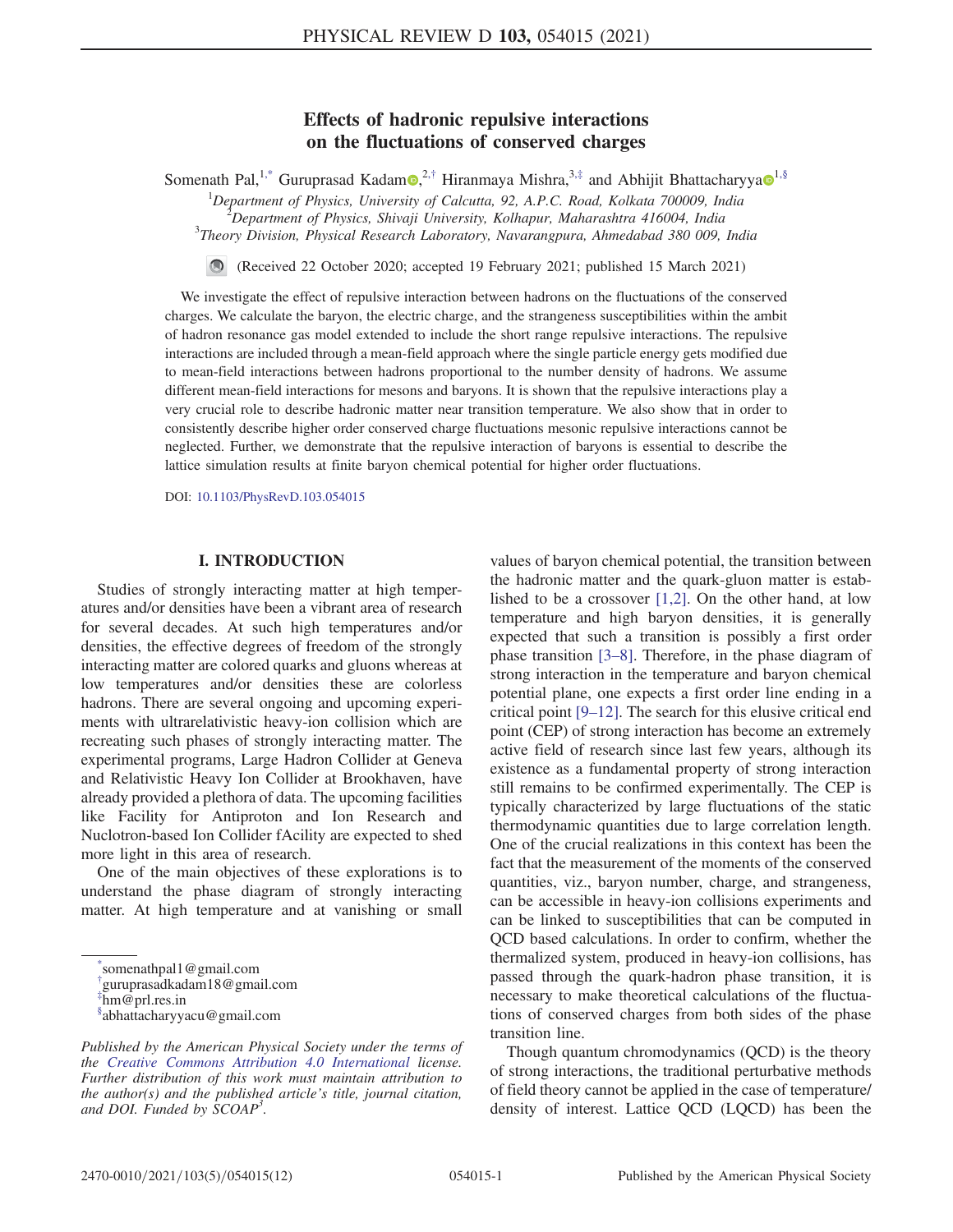principle tool to understand the equilibrium phase structure of strongly interacting matter and the fluctuations of conserved charges have been extensively studied [1,13–27]. Despite its success at zero baryon density, LQCD calculations have limited applicability at finite baryon density. Hence, in the finite density region of QCD phase diagram, one needs to take resort to effective models of QCD which preserve some essential properties of QCD at a given energy scale. For instance, Polyakov-Nambu-Jona-Lasinio model [28–43], hadron resonance gas (HRG) model [44–54], polyakov-quark-meson model [55–58], chiral perturbation theory [59], etc. have been rather successful in describing different parts of the finite density region of the phase diagram. These models have also been found to reproduce the lattice data at zero density quite successfully [37,38]. Apart from investigations of the phase structure of strong interaction in such effective models, there have been significant progress in this field using functional methods for first principle QCD like functional renormalization group approach [60] and Dyson-Schwinger approach [61].

Hadron resonance gas model is a low temperature statistical thermal model describing hadronic phase of QCD. This model is based on S-matrix formulation of statistical mechanics [62]. In the relativistic virial expansion of the partition function, the interactions are manifested in the form of phase shifts in the two particle scattering. If such scattering occurs through exchange of a narrow resonance state, then the interacting partition function just becomes a noninteracting partition function with the additional contribution from the exchanged resonance [63–65]. Indeed, it turns out that the nonresonant terms cancel out in the estimation of certain thermodynamic quantities. Thus, in the HRG model, the thermodynamic quantities of low temperature hadronic matter can be obtained from the partition function which contains all relevant degrees of freedom of the confined QCD phase and implicitly includes the (attractive) interactions that result in resonance formation.

Despite its success, it was soon realized that noninteracting HRG model is not sufficient to describe hadronic matter, particularly, near quark-hadron transition temperature,  $T_c$ . As temperature increases, gas density increases and at high temperature the assumption of dilute gas approximation, a principal assumption of HRG model, need not be valid. The hadronic repulsive interaction becomes increasingly important as one approaches the critical temperature. The validity of HRG model can only be checked by confronting its equation of state (EOS) with LQCD simulations. Various studies have confronted ideal HRG EOS with lattice results and found reasonable agreement all the way up to  $T_c$  except for interaction measure [66]. Later studies found good agreement with the lattice data for trace anomaly as well, when continuous Hagedorn states are included in HRG model [67,68]. However, recent studies have shown that commonly performed comparisons of ideal HRG model with LQCD simulations and heavy-ion data may lead to misconceptions which might further render wrong conclusions and it is necessary to take into account short range repulsive interactions among the hadrons as they play a crucial role in the thermodynamics of hadron gas [69].

In the present investigation, we would like to estimate conserved charge fluctuations within the ambit of an interacting HRG model that includes the repulsive interactions. Equilibrium fluctuations, of conserved charges, has been studied using the ideal HRG model [70–73] (See Ref. [74] for a review). This analysis showed that the lower order cumulants are reasonably well reproduced but higher order cumulants show significant deviation. One possible way to include such repulsive interaction is through the van der Walls excluded volume approach as in Refs. [75,76]. Another approach has been to include repulsive interaction through a repulsive density-dependent mean field [77–80]. Such a mean-field HRG (MFHRG) model has been used to compute fluctuations in the net baryon number and the strangeness-baryon correlation at vanishing chemical potentials [79]. This was also considered for hadron thermodynamics and transport properties [80] of hadronic matter. Specifically, we wish to estimate in the present work, the second and the fourth order fluctuations for baryon number  $(B)$ , electric charge  $(Q)$ , and strangeness  $(S)$ quantum numbers using MFHRG. We also estimate the ratios as well as the differences of second and fourth order fluctuations. While the ratios of fluctuations are important so as to remove the effect of system volume, differences of fluctuations remove the effect of mass spectrum included in HRG model and one can distill the effect of only repulsive interactions on the fluctuations. It may further be noted that differences of susceptibilities are also indicators of deconfinement phase transition [81]. We estimate these susceptibilities both at vanishing and finite baryon densities.

We have organized the paper as follows. In Sec. II, we discuss the thermodynamics of relativistic meanfield hadron resonance gas model and define the susceptibilities. Results of cumulants are discussed in Sec. III. Finally, in Sec. IV, we summarize our findings and present our conclusions.

# II. HADRON RESONANCE GAS MODEL WITH A REPULSIVE MEAN-FIELD INTERACTION

Thermodynamic properties of ideal hadron resonance gas model can be derived from the grand canonical partition function given by

$$
\ln \mathcal{Z}(T, \mu_B, \mu_Q, \mu_S, V) = \sum_{\text{mesons}} \ln \mathcal{Z}(T, \mu_Q, \mu_S, V) + \sum_{\text{baryons}} \ln \mathcal{Z}(T, \mu_B, \mu_Q, \mu_S, V),
$$
\n(1)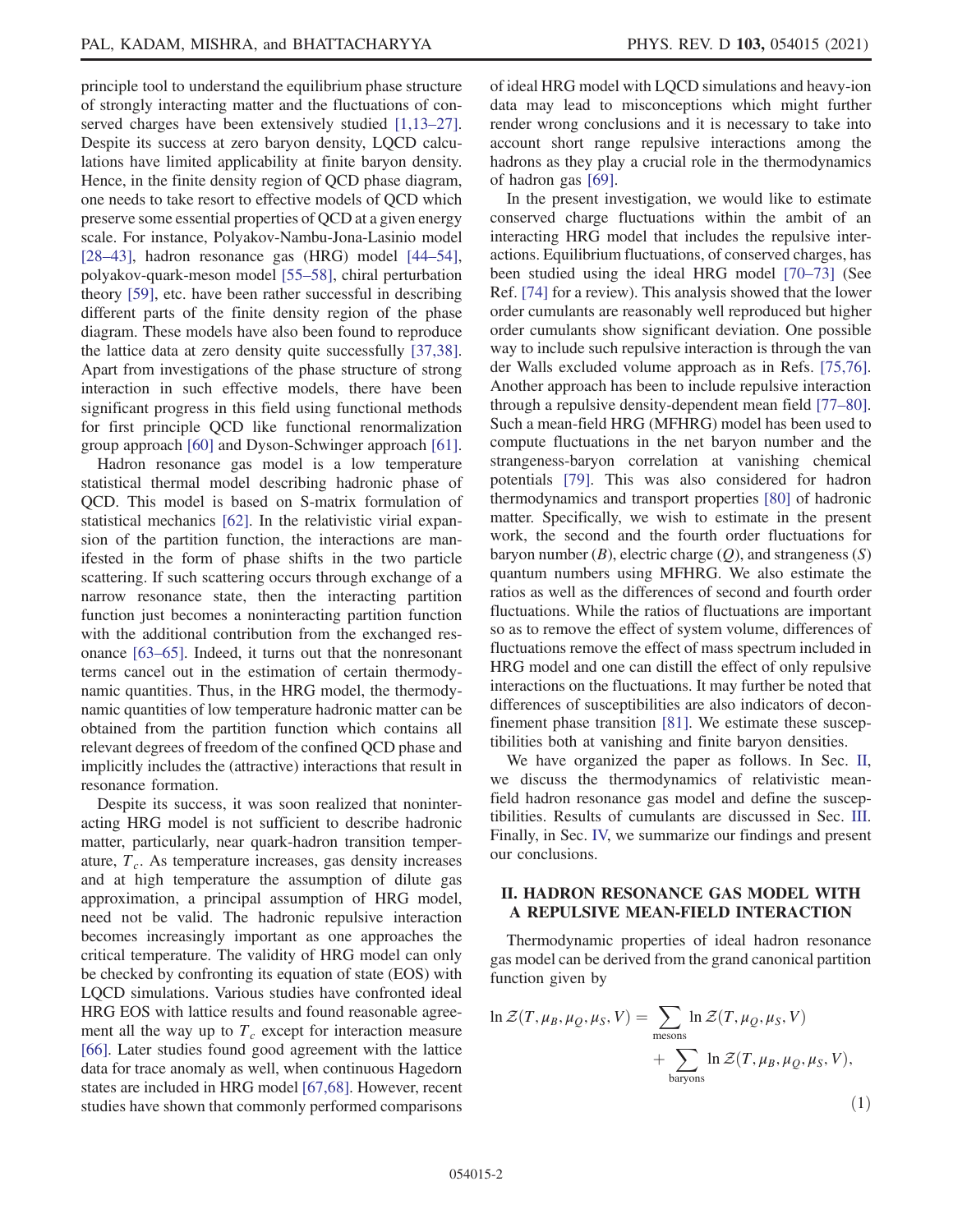where  $\mu_B$ ,  $\mu_O$ , and  $\mu_S$  are the chemical potentials corresponding to baryon number, electric charge, and strangeness, respectively. The pressure can be obtained from the partition function as

$$
P(T, \mu_B, \mu_Q, \mu_S, V)
$$
  
= 
$$
\lim_{V \to \infty} \frac{T}{V} \ln \mathcal{Z}(T, \mu_B, \mu_Q, \mu_S, V).
$$
 (2)

Partition function of ith hadronic species is

$$
\ln \mathcal{Z}(T, V, \mu_a) = {}_{\pm}V \int d\Gamma_a \ln[1 \pm e^{-\frac{(E_a - c_i \mu_i)}{T}}], \quad (3)
$$

where, for the *i*th species of hadrons,  $c_i = (B_i, Q_i, S_i)$ corresponds to the respective conserved charges and  $\mu_i \equiv$  $(\mu_B, \mu_Q, \mu_S)$  is the corresponding chemical potential. Also,  $d\Gamma_a \equiv \frac{g_a d^3 p}{(2\pi)^3}$  $\frac{g_a d^2 p}{(2\pi)^3}$  with  $g_a$  being the spin degeneracy factor and  $E_a = \sqrt{p^2 + m_a^2}$  is the relativistic single particle energy with mass  $m_a$ . Upper (lower) sign corresponds to fermions (bosons).

Ideal HRG model can be extended by including short range repulsive interactions between hadrons. These repulsive interactions can be treated in mean-field approach where the single particle energies  $\epsilon_a$  get shifted by the mean-field repulsive interaction as [77,78]

$$
\varepsilon_a = \sqrt{p^2 + m_a^2} + U(n) = E_a + U(n), \tag{4}
$$

where  $n$  is the total hadron number density. The potential energy U represents repulsive interaction between hadrons and it is taken to be function of total hadron density n. For an arbitrary interhadron potential  $V(\mathbf{r})$ , the potential energy  $U$  is given by

$$
U(n) = Kn,\t\t(5)
$$

where  $K$  is a phenomenological parameter given by the spatial integration of the interhadron potential  $V(\mathbf{r})$ .

In the present investigation, we assume different repulsive interaction parameter for baryons and mesons. We denote the mean-field parameter for baryons  $(B)$  and antibaryons  $(\bar{B})$  by  $K_B$ , while for mesons we denote it by  $K_M$ . Thus, for baryons (antibaryons),

$$
U(n_{B\{\bar{B}\}}) = K_B n_{B\{\bar{B}\}} \tag{6}
$$

and for mesons

$$
U(n_M) = K_M n_M. \tag{7}
$$

Few comments in this context may be of relevance. In the present investigation, we have assumed the same repulsive interactions between all the baryonic species which perhaps is an oversimplification. For example, the interaction between nucleon hyperon or hyperon hyperon which has been studied both in lattice and in chiral effective theories indicates that while the interactions are dominantly repulsive, there are differences as compared to nucleon nucleon interactions. However, we do not have sufficient information about baryon baryon interaction to have a more sophisticated mean-field model. Furthermore, the baryons can interact with antibaryons and one might expect that this may also be significant. However, at least within the Boltzmann approximation for the baryonic distribution functions, the contribution to the pressure from such interactions will be independent of the chemical potential and hence will not contribute to the susceptibilities. Similarly, one does not have the scope of introducing the baryon/antibaryon and meson repulsive interaction within the mean-field model. We will continue with the simple approximation of including the same repulsive interaction between baryon and among mesons given by Eqs. (6) and (7) similar to Refs. [79,80]. This is in contrast to the approach of including hadronic repulsive interaction through a van der Walls excluded volume approach [82,83] where the repulsive interaction among all the hadrons is taken into account.

The total hadron number density is

$$
n(T, \mu) = \sum_{a} n_a = n_B + n_{\bar{B}} + n_M, \tag{8}
$$

where  $n_a$  is the number density of ath hadronic species. Also,  $n_B$ ,  $n_{\bar{B}}$ , and  $n_M$  are total baryon, antibaryon, and meson number densities, respectively. For baryons,

$$
n_B = \sum_{a \in B} \int d\Gamma_a \frac{1}{e^{\frac{(E_a - \mu_{\text{eff},B})}{T}} + 1},\tag{9}
$$

where  $\mu_{\text{eff},B} = c_i \mu_i - K_B n_B$  and  $c_i = (B_i, Q_i, S_i), \mu_i =$  $(\mu_B, \mu_Q, \mu_S)$ . The sum is over all the baryons. Similarly, the number density of antibaryons is

$$
n_{\bar{B}} = \sum_{a \in \bar{B}} \int d\Gamma_a \frac{1}{e^{\frac{(E_a - \mu_{\text{eff},\bar{B}})}{T}} + 1},\tag{10}
$$

where  $\mu_{\text{eff},\bar{B}} = \bar{c}_i \mu_i - K_B n_{\bar{B}}$ . Note that repulsive mean-field parameter is same for baryons as well as antibaryons. For mesons,

$$
n_M = \sum_{a \in M} \int d\Gamma_a \frac{1}{e^{\frac{(E_a - \mu_{\text{eff},M})}{T}} - 1},\tag{11}
$$

where  $\mu_{\text{eff},M} = c_i \mu_i - K_M n_M$  and the sum is over all the mesons.

Equations  $(9)$ – $(11)$  are actually self-consistent equations for number densities which can be solved numerically. The expressions for the pressures of baryons and mesons are then given, respectively, as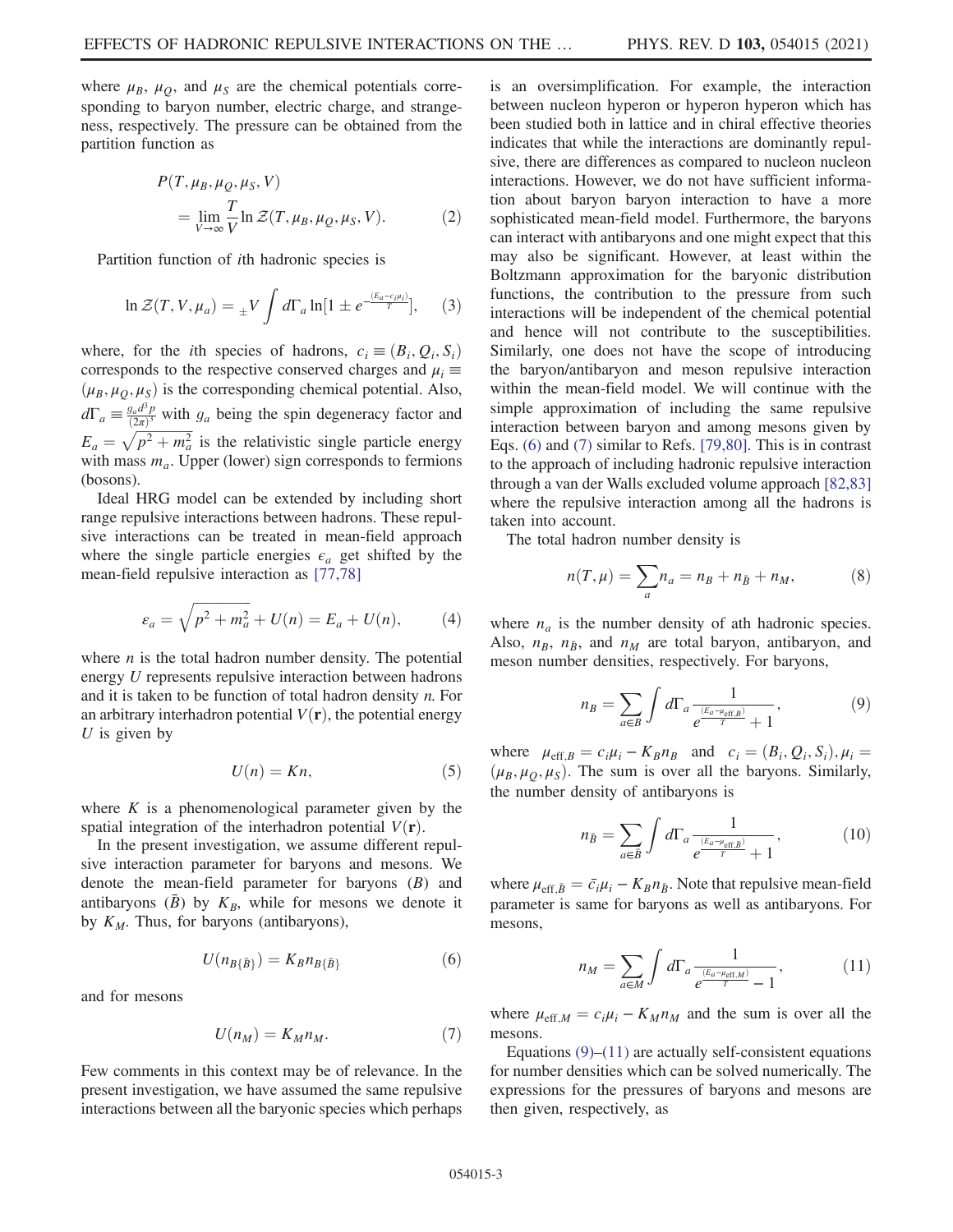$$
P_{B\{\bar{B}\}}(T,\mu) = T \sum_{a \in B\{\bar{B}\}} \int d\Gamma_a \ln[1 + e^{-\langle \frac{E_a - \mu_{\text{eff}}\{B_{\text{eff}}\}}{T}\rangle}]
$$

$$
- \phi_{B\{\bar{B}\}}(n_{B\{\bar{B}\}}), \qquad (12)
$$

$$
P_M(T,\mu) = -T \sum_{a \in M} \int d\Gamma_a \ln[1 - e^{\frac{(E_a - \mu_{\text{eff},M})}{T}}] - \phi_M(n_M),\tag{13}
$$

where

$$
\phi_B(n_{B\{\bar{B}\}}) = -\frac{1}{2}K_B n_{B\{\bar{B}\}}^2 \tag{14}
$$

and

$$
\phi_M(n_M) = -\frac{1}{2} K_M n_M^2. \tag{15}
$$

Thermodynamic quantities can be readily calculated by taking appropriate derivative of the partition function or equivalently of the pressure.

The nth-order susceptibility is defined as

$$
\chi_i^n = \frac{\partial^n (P(T, \mu_i)/T^4)}{\partial (\frac{\mu_i}{T})^n},\tag{16}
$$

where  $\mu_i$  is the chemical potential for conserved charge  $c_i$ . In this work, we will take  $i$  to be baryon number  $(B)$ , electric charge  $(Q)$ , and strangeness  $(S)$ . The  $n = 1, 2, 3, 4$ susceptibilities are related to the mean, variance, skewness, and kurtosis of the distribution of the conserved charges.

Before proceeding further, let us discuss some approximate expressions for the pressure and the number densities and hence on the susceptibilities which are useful to analyze the behavior of susceptibilities with temperature and/or chemical potentials. One can expand the logarithm in the expression for (noninteracting HRG) pressure in powers of fugacity so that the baryonic pressure in Eq. (12) can be written as (with  $\beta = T^{-1}$ )

$$
\frac{P_{B\{\bar{B}\}}}{T^4} = \sum_{a \in B\{\bar{B}\}} \frac{g_a}{2\pi^2} (\beta m)^2 \sum_{l=1}^{\infty} (-1)^{l+1} l^{-2} K_2(\beta l m_a) z^l + \frac{K_B T^2}{2} \left(\frac{n_{B\{\bar{B}\}}}{T^3}\right)^2.
$$
\n(17)

In the above, we have defined the fugacity as  $z =$  $exp(\beta \mu_{eff})$  and  $K_2$  is the Bessel function. It can be easily shown that as long as  $\beta(m_a - \mu_{\text{eff}}) \gtrsim 1$ , the contribution to the pressure  $P_{B\{\bar{B}\}}^{id}$  can be approximated by the leading term, i.e.,  $l = 1$  in the summation which, in fact, corresponds to Boltzmann approximation. In this limit, the pressure from the baryons becomes

$$
\frac{P_{B\{\bar{B}\}}}{T^4} = \sum_{a \in B} \frac{g_a}{2\pi^2} (\beta m_a)^2 K_2(\beta m_a)
$$

$$
\times \exp(\beta \mu_{\text{eff}}^a) + \frac{K_B T^2}{2} \left(\frac{n_{B\{\bar{B}\}}}{T^3}\right)^2. \tag{18}
$$

In a similar approximation, the number density for baryons can be written as

$$
\frac{n_B}{T^3} = \sum_{a \in B} \frac{g_a}{2\pi^2} (\beta m)^2 K_2(\beta m_a) e^{\beta \mu_{\text{eff}}^a}.
$$
 (19)

Thus, the interacting gas pressure in the Boltzmann approximation can be written as

$$
P_{B\{\bar{B}\}} = T n_{B\{\bar{B}\}} + \frac{K_B}{2} n_{B\{\bar{B}\}}^2. \tag{20}
$$

One can further approximate for the number densities given in Eq. (19) by noting that, for temperatures below the QCD transition temperatures such that  $n_B$   $(n_{\bar{B}})$  are small, one can expand the exponential  $\exp(\mu_{\text{eff}}) \simeq$  $\exp(c_i \mu_i)(1 - \beta K_B n_B)$ . This leads to  $n_B = \frac{ni d}{B} / (1 + n_B^{id})$ . Here  $n_B^{id}$  is the number density without any repulsive interaction [Eq. (21)], i.e.,

$$
\frac{n_B^{id}}{T^3} = \sum_{a \in B} \frac{g_a}{2\pi^2} (\beta m_a)^2 K_2(\beta m_a) \exp(\beta c_a^i \mu_i). \tag{21}
$$

The pressure due to baryons can then be approximated as

$$
P_B = T n_B^{id} - \frac{K_B}{2} (n_B^{id})^2.
$$
 (22)

A similar expression can be obtained for antibaryon pressure. As may be noted, the effect of the densitydependent repulsive interaction essentially lies in reducing the pressure at finite densities.

The total pressure from baryons and antibaryons can then be written as

$$
\frac{P_B + P_{\bar{B}}}{T^4} \simeq \sum_{a \in B} F_a(\beta m_a) \cosh(\beta c_a^i \mu_i)
$$

$$
- \frac{K_B T^2}{2} \left( \sum_a G_a(\beta m_a, \beta \mu_Q, \beta \mu_s) \right)^2 e^{2\beta \mu_B}
$$

$$
- \frac{K_B T^2}{2} \left( \sum_a G_a(\beta m_a, -\beta \mu_Q, -\beta \mu_s) \right)^2 e^{-2\beta \mu_B}.
$$
(23)

Here we have defined the chemical potential– independent function  $F_a(\beta m_a)$  as

$$
F_a(\beta m_a) = \frac{g_a}{\pi^2} (\beta m_a)^2 K_2(\beta m_a) \tag{24}
$$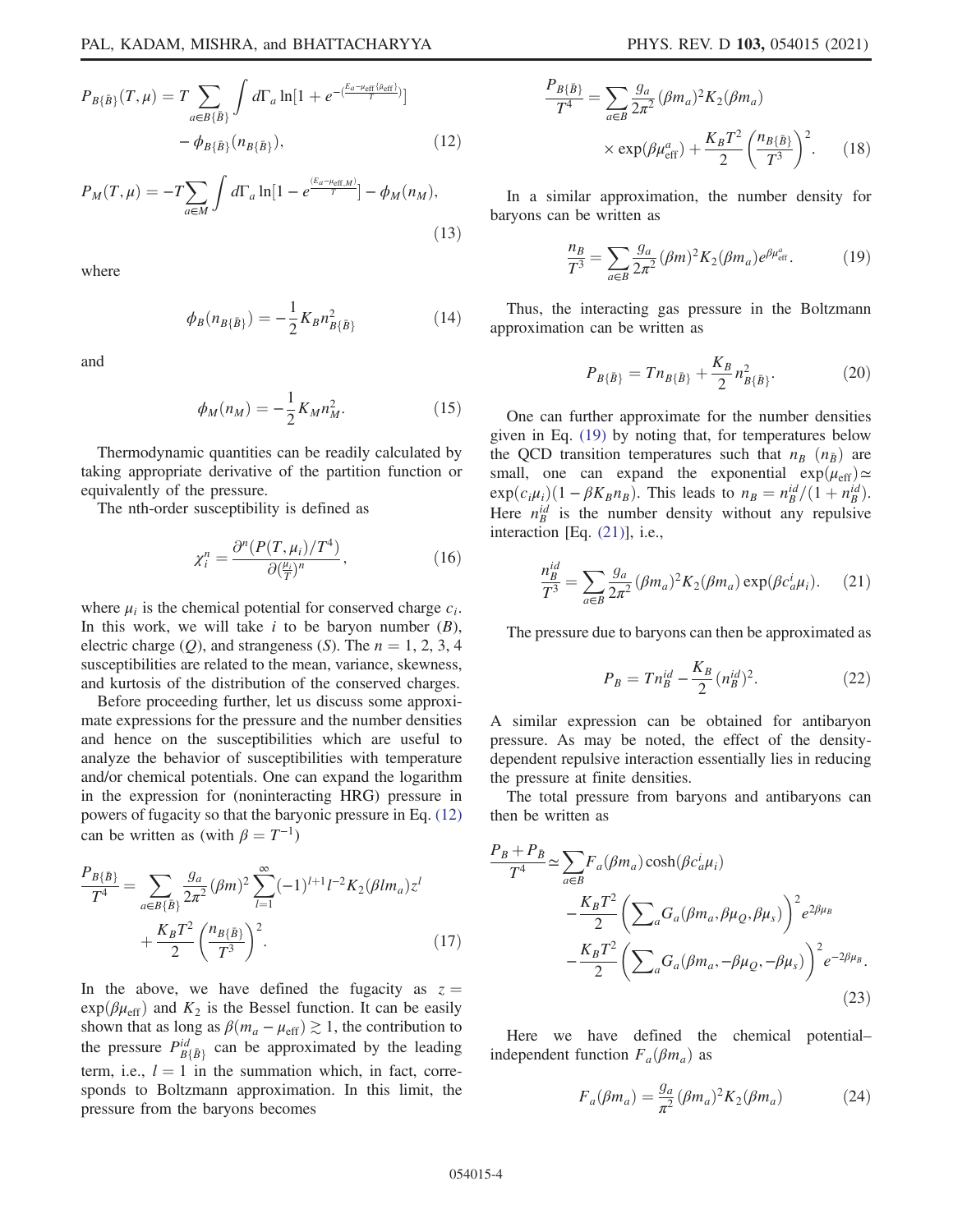and the baryon chemical potential–independent function as

$$
G_a(\beta m_a, \beta \mu_Q, \beta \mu_s) = \frac{g_a}{2\pi^2} (\beta m_a)^2 K_2(\beta m_a)
$$
  
× exp( $Q_a \beta \mu_Q + S_a \beta \mu_s$ ). (25)

In a similar manner, for the mesons, in the Boltzmann approximation, and with  $\beta K_m n_m \leq 1$ , we have

$$
\frac{P_M}{T^4} \simeq \sum_{a \in M} \frac{n_a^{id}}{T^3} - \frac{1}{2} (K_M T^2) \left(\frac{n_a^{id}}{T^3}\right)^2,\tag{26}
$$

with

$$
n_a^{id} = \frac{g_a}{2\pi^2} K_2(\beta m_a) \exp(\beta \mu_a).
$$
 (27)

The total pressure  $P = P_B + P_{\bar{B}} + P_M$  is thus given approximately by the sum of Eqs. (23) and (26). These approximate expressions for pressure have interesting consequences. First, in the context of baryonic susceptibilities, the odd order susceptibilities will be small for small chemical potential and will vanish for zero baryonic chemical potential. Further, for the even order baryonic susceptibilities, e.g.,  $\chi^4_B$  $\frac{4}{B}$  and  $\chi^2_B$  will be identical but for the repulsive interaction term. Indeed, the difference between these is given approximately as

$$
\chi_B^2 - \chi_B^4 \simeq 12 \frac{K_B T^2}{2} (\beta^3 n_B^{id})^2.
$$
 (28)

Thus, while the difference between the higher(even) order and lower(even) order baryonic susceptibilities will vanish for ideal HRG, it will not vanish when there is mean-field repulsive terms. In the following, we shall discuss the results where we take the actual Fermir-Dirac or Bose-Einstein statistics for the hadrons and solve for the selfconsistent equations for the number densities for the estimation of susceptibilities. However, as we shall observe, the above assertions made with the approximate expressions for the pressure remain valid.

### III. RESULTS AND DISCUSSION

In this section, we are going to discuss the results of susceptibilities of different conserved quantities calculated from the MFHRG model. We will compare our results with those obtained from LQCD; namely with Ref. [84] for vanishing chemical potential and with Ref. [85] for nonvanishing chemical potentials. Fluctuations of conserved charges like net baryon number, electric charge, strangeness are useful indicators of thermalization and hadronization of matter produced in ultrarelativistic heavy-ion collision [37,38,86–92]. Large fluctuations in various thermodynamic quantities are important signatures of existence of CEP in the phase diagram. To estimate the different thermodynamic quantities, we have taken all the hadrons and resonances up to 3 GeV listed in particle data review [93]. The only parameters in our model are  $K_M$  and  $K_B$  as mentioned in the previous section. We choose three different representative values for meson mean-field parameter, viz.,  $K_M = 0$ , 0.1, and 0.15 GeV · fm<sup>3</sup>, while we fix baryon mean-field parameter  $K_B = 0.45 \text{ GeV} \cdot \text{fm}^3$  [79,80].

In Fig. 1, we plot the second and fourth order baryon number susceptibilities and compare them with the recent lattice QCD results of Ref. [94]. In the absence of any repulsion, the susceptibilities, calculated in the HRG model,



FIG. 1. Baryon number susceptibilities of different orders. This result is independent of  $K_m$ . The lattice data of both  $\chi_B^2$  and  $\chi_B^4$  are taken from Ref. [94].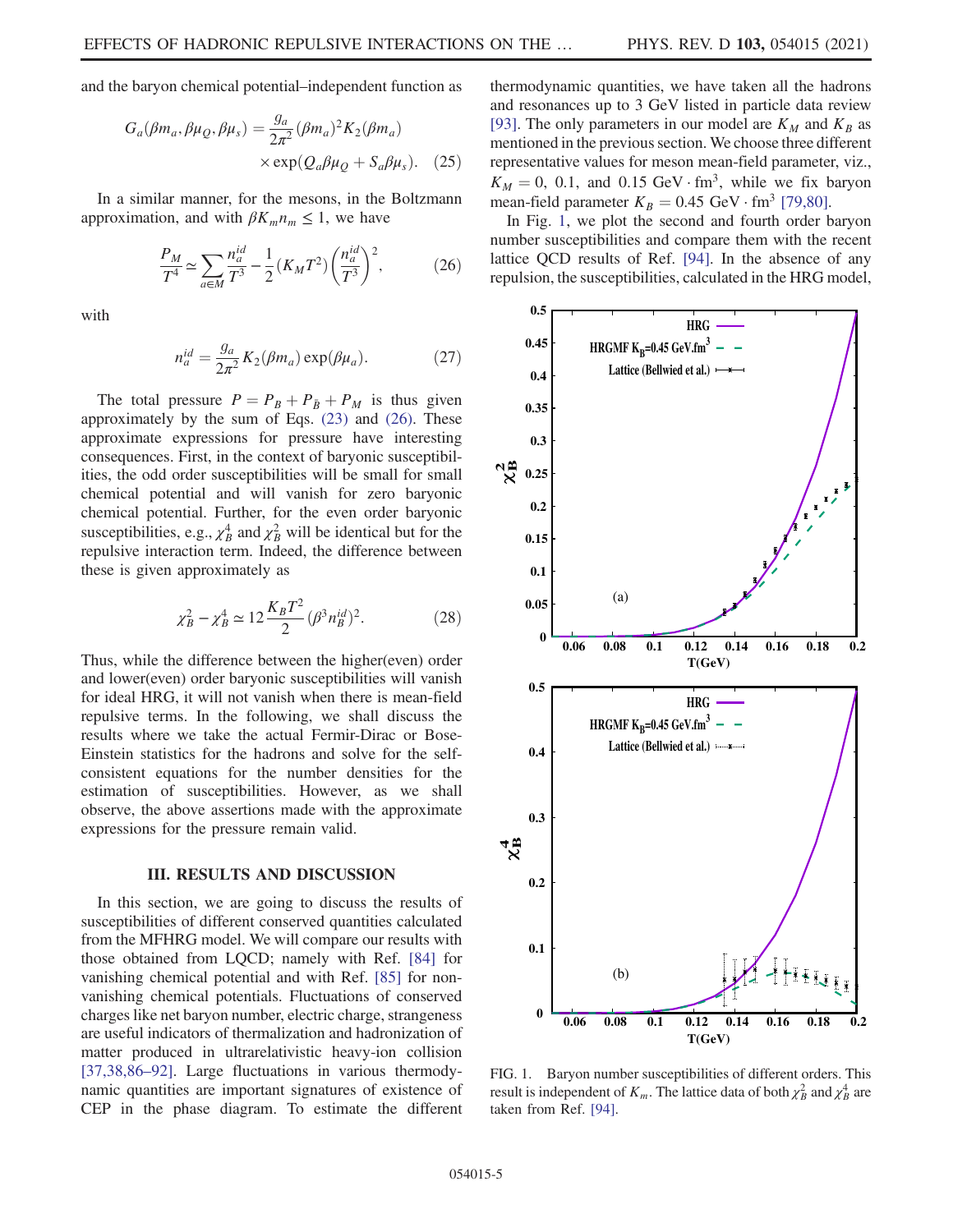increase monotonically with temperature. However, as the interaction, among the baryons, is switched on through  $K_B$ , the susceptibilities (especially  $\chi_B^4$ ) show nonmonotonic behavior. We note that HRG model reproduces the LQCD results up to a temperature of  $T = 160$  MeV after which it deviates. On the other hand, MFHRG provides a very good qualitative and quantitative description. The broad bump in  $\chi_B^4$  [Fig. 1(b)], as obtained in the lattice simulations, is very well reproduced in MFHRG model. It may be observed that while the behavior of  $\chi^2_B$  is only qualitatively matches with the lattice results, the agreement of the same for  $\chi^4_B$  is both qualitative and quantitative. The repulsive interaction reduces the baryonic susceptibility at higher temperatures. This may be expected from the approximate expressions for pressure given in Eq. (23). This also explains that the reduction is more for the higher order susceptibility. Note that mesons do not contribute to  $\chi_B$ and hence the results are independent of the value of  $K_m$ . Since all the baryons have baryon number one, the numerical values of  $\chi^2_B$  and  $\chi^4_B$  are same for HRG. However, this is not true for the interacting (MFHRG) scenario. Agreement of MFHRG with LQCD emphasizes the role of repulsive interaction in the thermodynamics of hadron gas especially at higher temperature. Recently, similar studies have observed that if we switch off the repulsive interactions between mesons and include van der Waals parameters characterizing repulsive and attractive interaction between baryons, the resulting model turns out to be in better agreement with the lattice data [69]. Thus, ideal HRG is insufficient to describe higher order susceptibilities and the agreement with the results from mean-field HRG, which takes into account repulsive interactions, indicates that these interactions cannot be neglected in the studies which are being carried out to probe quark-hadron phase transition as well as QCD critical point.

Figure 2 shows second and fourth order electric charge susceptibilities as calculated in HRG, MFHRG, and lattice QCD. The lattice results from  $\chi_Q^2$  are taken from Ref. [95], while the same for  $\chi^4$  $_{Q}^{4}$  is taken from Ref. [96]. As in the case of baryon number susceptibilities, the electric charge susceptibilities increase monotonically with temperature for HRG. However, the numerical values of  $\chi^2$  $\frac{2}{Q}$  and  $\chi^4$  $_{Q}^{4}$  are not same for HRG, which is unlike baryon number susceptibilities. We note that there is no qualitative and almost no quantitative difference between results obtained from HRG and MFHRG model when  $K_M = 0$  except at high temperature. The reason is that the dominant contribution to  $\chi_Q^n$  arises from charged mesons for which there is no repulsive interactions for  $K_m = 0$ . But when we switch on mean-field interactions for mesons, the MFHRG model becomes closer to the LQCD results for the susceptibility  $\chi^2$  $_{Q}^{2}$ . Reasonable quantitative agreement is achieved for  $K_M = 0.1$  GeV · fm<sup>3</sup>. In case of  $\chi_Q^4$ , MFHRG overestimates the susceptibility for all the three choices of  $K_M$ . Nonetheless, qualitative agreement can be



FIG. 2. Charge susceptibilities of different orders. The lattice data of  $\chi_Q^2$  are taken from Ref. [95] and the lattice data of  $\chi_Q^4$  are taken from [96].

seen for higher values of  $K_M$  which also emphasizes the important role of repulsive interactions among mesons.

In Fig. 3, we have plotted second and fourth order strangeness susceptibilities. Here, the lattice results for  $\chi_S$ and  $\chi^4_s$  $S<sub>S</sub><sup>4</sup>$  are taken from Ref. [96]. As may be observed, the HRG results seem to be more close to the lattice results for  $\chi^2_{\rm S}$  $\frac{2}{s}$  compared to the MFHRG results. On the other hand, for  $\chi^4_s$  $^{4}_{S}$ , while HRG results match up to  $T = 160$  MeV, for higher temperatures HRG shows a monotonic increase with temperature while lattice results seem to flatten out around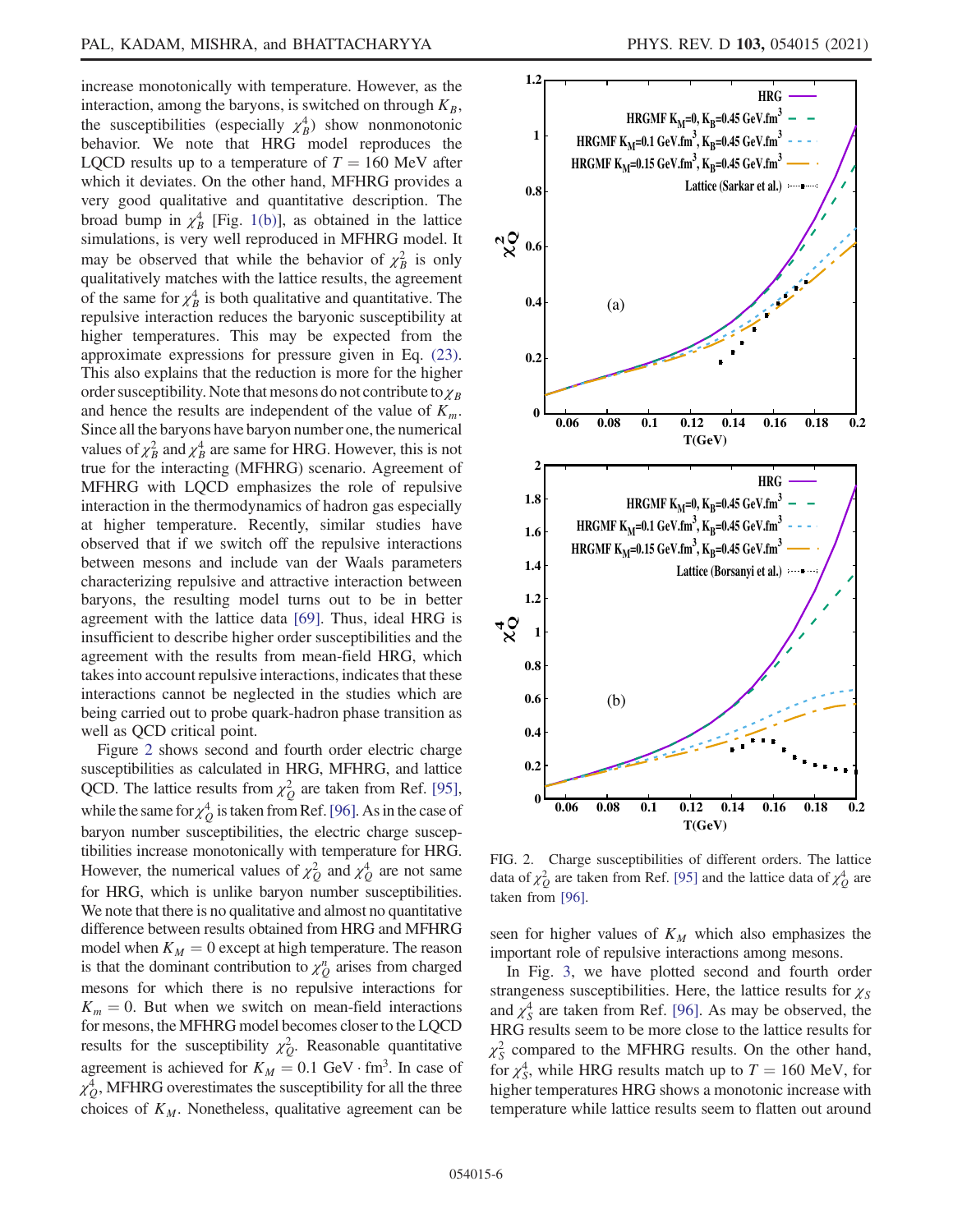

FIG. 3. Strangeness susceptibilities of different orders. The lattice data of both  $\chi^2_S$  and  $\chi^4_S$  are taken from Ref. [96].

 $T = 180$  MeV. Such behavior is qualitatively reproduced by MFHRG model. Further, it is also observed that the repulsive interactions seem to underestimate strangeness susceptibilities. Previous studies have also observed similar behavior of strangeness susceptibilities as well as correlators involving strangeness [97]. This observation can be attributed to the unknown strange hadronic states that are not included in the hadronic mass spectrum. In fact, inclusion of these unknown states has been found to improve HRG model estimations [98].

Figure 4 shows the ratios of second and fourth order susceptibilities of baryon, charge, and strangeness. These ratios are related to the moments of conserved charge fluctuations and hence they are important in the context of heavy-ion collision experiments. In the MFHRG model, as mentioned earlier, in the Boltzmann approximation (and in the limit of  $\beta U \ll 1$ ), the susceptibility  $\chi_B^n$  can be approximated as

$$
\chi_B^n = (\chi_B^{id})^n - 2^n \beta^4 K_B(n_B^{id})^2, \qquad (29)
$$

where  $(\chi_B^{id})^n$  is the nth order noninteracting susceptibility. We note from the above equation that when repulsive interactions are switched off  $(K_B = 0)$  one gets  $\frac{\chi_B^4}{\chi_B^2} = 1$ . In HRG, and in the Boltzmann approximation, net-baryon kurtosis shows expected Skellam behavior [69,74]. The effect of repulsive interactions [second term in Eq. (29)] is to decrease this ratio. This is because the decrease of the susceptibility compared to ideal HRG due to the repulsive interaction increase with the order of the susceptibility. This behavior is also consistent with the lattice QCD data obtained in Refs. [94,99]. It was shown in Ref. [99] that at low temperature the ratio has a value unity and it decreases with temperature to reach the free quark limit at high temperature. Thus, our result, of MFHRG model, reproduces the lattice result. Deviation from the Skellam behavior can be attributed to the repulsive interactions between baryons, and again, we cannot neglect its contribution in the conserved charge fluctuation studies.

We next display the ratios for the electric charge susceptibilities in Fig. 4(b). Let us note that for electric charge susceptibilities, the mesons contribute dominantly and hence Boltzmann approximation will not be good approximation. Thus, simple expression similar to Eq. (29) cannot be obtained. Further, in the HRG model, only baryons with baryon number  $B = 1$  contribute to  $\chi_B^n$ , while in case of  $\chi_Q^n$  multiple charged hadrons contribute. In fact, these multiply charged hadrons get larger weight in higher order fluctuations where both meson and baryons contribute. Upshot of this is the characteristic deviation of  $\frac{x_0^4}{x_0^2}$  seen in Fig. 4(b). The effect of repulsive interactions is to suppress the number density at high temperature. This can be seen in Fig. 4(b) as the ratio  $\frac{x_0^4}{x_0^2}$  in MFHRG deviates from HRG model results. We have not displayed here any lattice results for the charge susceptibility ratio as the two susceptibilities,  $\chi_Q^2$  and  $\chi_Q^4$ , are from different lattice simulation results, namely,  $\chi^2$  $_{Q}^{2}$  taken from Ref. [95] and χ 4  $_{\mathcal{Q}}^4$  is taken from [96].

Finally, we show the similar ratio for the strangeness susceptibilities. The ratio of strangeness susceptibilities more or less gives a similar picture. Like the electric charge scenario, in the case of strangeness also the Boltzmann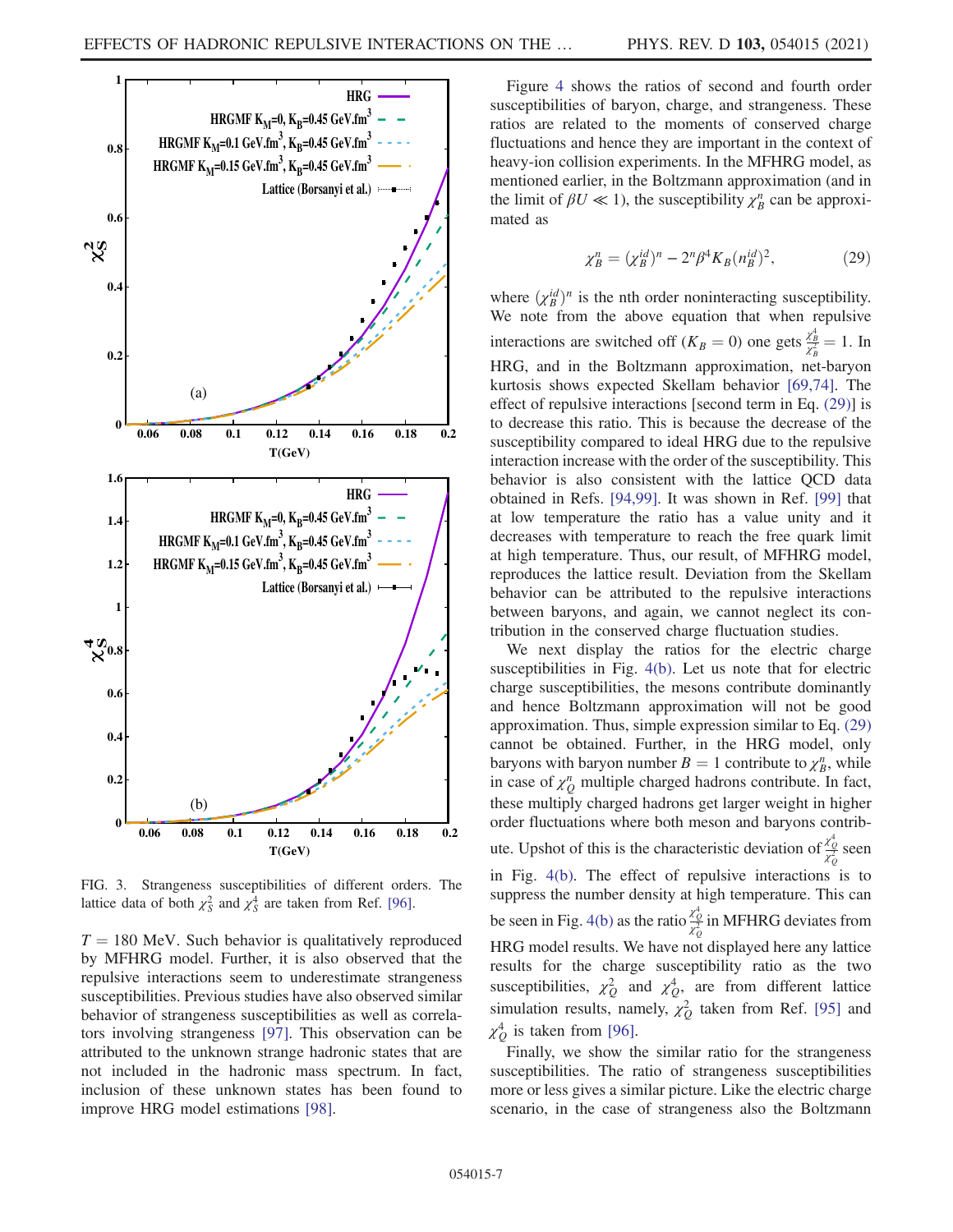

FIG. 4. Ratios of different order susceptibilities. The lattice data of  $\chi_B^4/\chi_B^2$  are taken from [94] and the lattice data of  $\chi_S^4/\chi_S^2$  are taken from [96].

approximation is not valid. Furthermore, the particles with multiple strangeness contribute to the scenario. For HRG, the ratio increases monotonically with temperature. Once we switch on the interaction, the ratio is suppressed. Furthermore, the ratio becomes nonmonotonic at high temperatures. The repulsive interaction seems to have a significant contribution in this quantity. Here again while the HRG results are closer to lattice for low temperatures, at high temperatures ( $T \ge 160$  MeV), HRG does not show the nonmonotonic behavior as the corresponding lattice results. On the other hand, MFHRG results display a qualitative similarity with nonmonotonic behavior with temperature as in lattice QCD results. In case of ratios of susceptibilities, it may not be easy to separate the effect of repulsive interactions from medium effects, like in-medium mass modification or the widening of spectral width. If one takes the difference of susceptibilities, the results are independent of mass spectrum included in the HRG model. Figure 5 shows differences of second and fourth order susceptibilities. The difference  $\chi^2_B - \chi^4_B$  is zero in HRG model. But if we include the repulsive interactions using mean-field approach, then this difference increases with temperature. This behavior is in agreement with LQCD results [94]. The lattice result shows that the difference increases with temperature as has been found in the MFHRG model. The charge and strangeness sectors show different behavior as opposed to baryon sector in HRG model. Here, the differences of susceptibilities decrease with increase in temperature. This observation can again be attributed to multiple charged hadrons which contribute more to higher order susceptibilities. The effect of repulsive interactions is to suppress the heavier charged hadrons density at high temperature. Hence, we observe less steeper decrease in MFHRG as compared to HRG.

So far, we have shown the results for vanishing baryon chemical potential. Next, we discuss the case of nonvanishing values for the chemical potentials  $\mu_B$ ,  $\mu_Q$ , and  $\mu_S$ . As shown in Ref. [85], in general, the susceptibilities at finite chemical potential can be expanded in powers of  $\mu_i/T$  $(i = B, Q, S)$  with coefficients being generalized susceptibilities that can be evaluated at vanishing chemical potentials. The constraints of fixed strangeness and electric charge to baryon number fix the relation between the electric charge chemical potential and the strangeness chemical potential to the baryon chemical potential at a given temperature [100]. As in Ref. [85], we shall consider the case of strangeness neutral system i.e.,  $n<sub>S</sub> = 0$  and  $n_0/n_B = 0.4$  which are representative conditions met in heavy-ion collision experiments with gold or uranium nuclei. Thus, one has the relation with  $\hat{\mu}_i = \mu_i/T$ ,

$$
\hat{\mu}_Q \simeq q_1(T)\hat{\mu}_B + q_3(T)\hat{\mu}_B^3
$$
  

$$
\hat{\mu}_S \simeq s_1(T)\hat{\mu}_B + s_3(T)\hat{\mu}_B^3.
$$
 (30)

The coefficient functions  $q_i$  and  $s_i$  are given in terms of the susceptibilities at zero chemical potential and the ratio  $r = n_Q/n_B$  as in Ref. [99]. We have calculated here these susceptibilities in MFHHRG model to calculate the coefficients on rhs of Eq. (30). Different susceptibilities are then estimated using Eq. (16) for a given  $\mu_B$ ,  $\mu_Q$ , and  $\mu_S$ .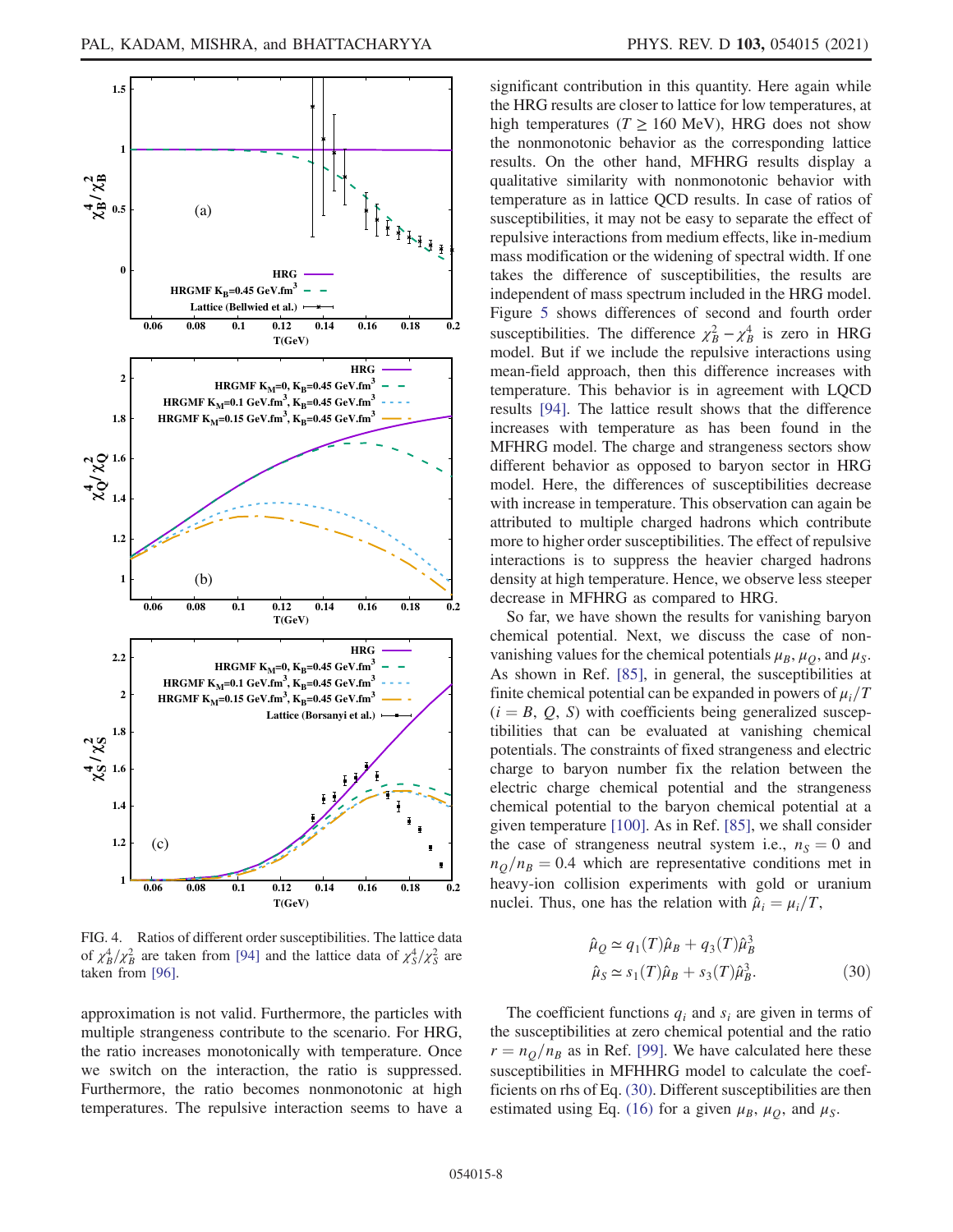

FIG. 5. Differences of second order and fourth order susceptibilities. The lattice data of  $\chi_B^2 - \chi_B^4$  are taken from [94] and the lattice data of  $\chi^2_S - \chi^4_S$  are taken from [96].

In Fig. 6, we have plotted the ratio of the cumulants for the net baryon number fluctuations as functions of  $\mu_B/T$ . We have taken here,  $T = 158$  MeV as in Ref. [85] corresponding to the upper end of the error band of the pseudocritical temperature for vanishing chemical potential. On the top panel, we have plotted  $R_B^{12}$  $\frac{12}{B}$ , the ratio of mean to variance of net baryon number, i.e.,

 $\chi_B^1(T,\mu_B)/\chi_B^2(T,\mu_B)$  as a function of  $\mu_B/T$ . On the middle panel, we have plotted the ratio of skewness ratio  $R_B^{31}$  $\frac{\partial^3 B}{\partial B}(T,\mu_B)=\frac{\chi_B^3(T,\mu_B)}{\chi_B^1(T,\mu_B)}$  $\frac{\chi_B(I, \mu_B)}{\chi_B^1(T, \mu_B)}$ . Similarly, in the bottom panel, we have plotted the kurtosis ratio, i.e.,  $R_B^{42} = \frac{\chi_B^4(T,\mu_B)}{\chi_B^2(T,\mu_B)}$ 4  $\frac{\chi_B(T,\mu_B)}{\chi_B^2(T,\mu_B)}$  as a function of  $\mu_B/T$ . As may be observed, the lower cumulant, i.e.,  $R_B^{12}$  from lattice simulations are in good agreement



FIG. 6.  $R_B^{12}$ ,  $R_B^{31}$ , and  $R_B^{42}$  (defined in the text) as functions of  $\mu_B/T$ . The lattice data are taken from Ref. [85].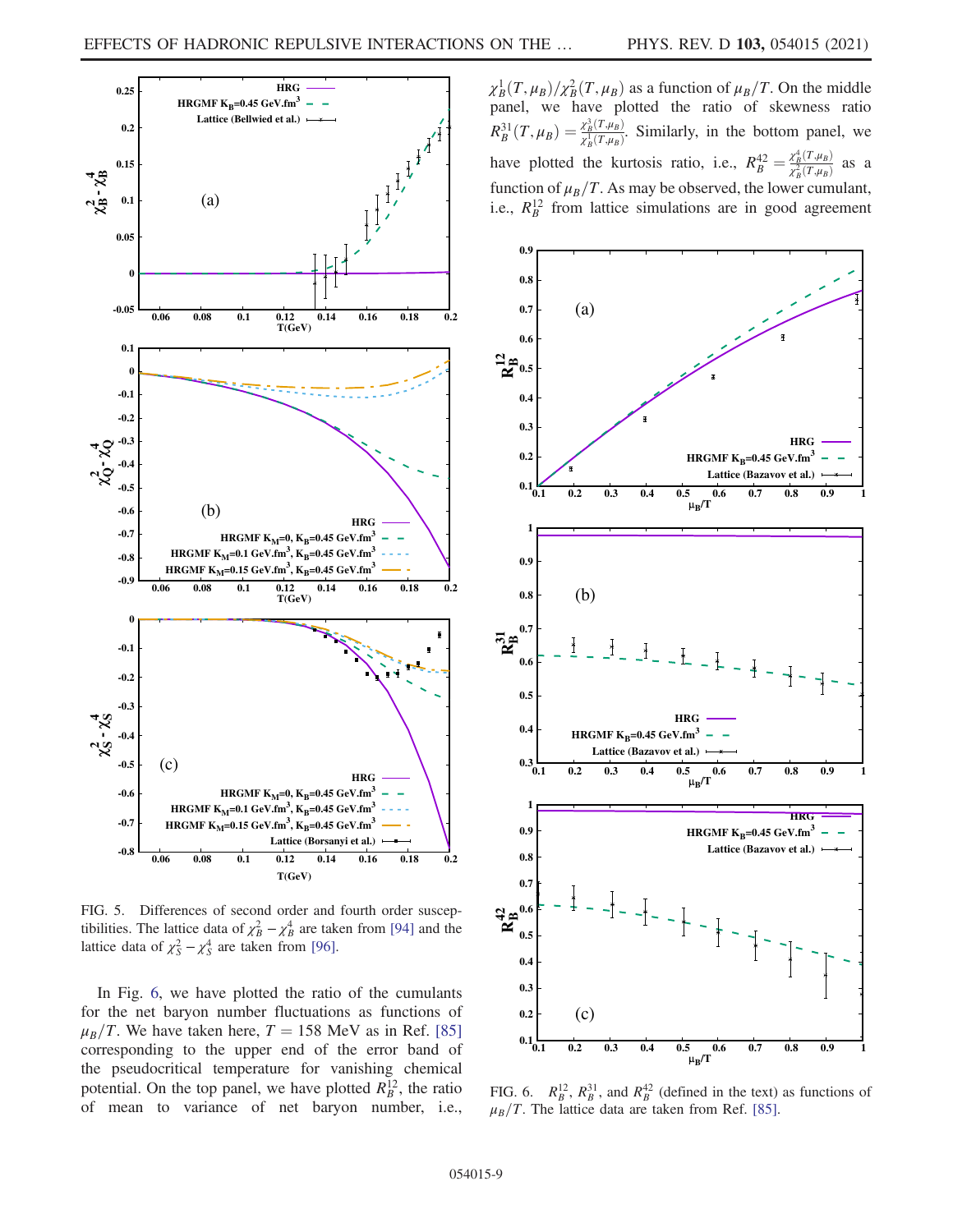with the HRG model estimation which takes the hadrons to be pointlike and noninteracting. However, the simple HRG model is inadequate to describe the behavior of the higher order cumulants  $R_{31}^B$  and  $R_{42}^B$  obtained from lattice simulations. In fact, for simple HRG model, the values of both these higher order cumulant ratios are unity. When one includes the repulsive interactions among hadrons within MFHRG model, the lattice QCD results seem to be in agreement with the MFHRG model even at finite chemical potential. We have taken here the value of the baryonic repulsive parameter  $K_B = 0.45 \text{ GeV} \cdot \text{fm}^3$  as was taken for zero baryon density case. Further, the baryonic susceptibilities are independent of  $K_M$ .

# IV. SUMMARY

We have studied the effect of repulsive interaction on the susceptibilities of conserved charges. For this purpose, we have used the MFHRG model. We have two parameters, namely,  $K_B$  and  $K_M$ , to describe the baryonic and mesonic interactions, respectively. We have kept  $K_B$  fixed at 0.45 GeV  $\cdot$  fm<sup>3</sup> and varied  $K_m$  in the range  $0-0.15$  GeV $\cdot$  fm<sup>3</sup>. Our results have been confronted with the lattice data. We conclude the following important points:

(i) The results of HRG model, as such, cannot explain the LQCD data for baryonic susceptibilities. A repulsive interaction, through MFHRG model, is required to explain the data for the higher order susceptibilities. For low temperatures, HRG results for  $\chi^2$  $\frac{2}{B}$  are somewhat closer to the lattice results as compared to MFHRG. However, for  $\chi^4_B$  $_B^4$ , a repulsive mean field becomes a necessity to be consistent with the lattice QCD results for the same. The baryonic susceptibilities are independent of mesonic interactions.

- (ii) The repulsive interactions are further required to reproduce charge susceptibilities. The  $\chi^2$  ${}^2_Q$  is better reproduced with interactions compared to HRG. However,  $\chi^4$  $_{\mathcal{Q}}^4$  is overestimated with the choice of the  $K_m$  that we use though there is a qualitative matching. The trend shows a stronger mesonic interaction may reproduce data better.
- (iii) The fourth order strangeness susceptibility is better reproduced, with the repulsive interactions, as compared to the second order susceptibility. However, calculation of strangeness susceptibilities have some inherent problems. The problem arises due to unknown strange hadronic states not included into the hadronic mass spectrum.
- (iv) The ratios and differences of susceptibilities provide important information regarding interactions. These quantities provide us important details regarding the deviation from ideal gas scenario. Both the ratios and differences of susceptibilities are indicative of repulsive interaction of the hadrons. Such repulsive interaction, modeled by a repulsive mean field, as here, gives a reasonable description with the corresponding available lattice data particularly for those involving the higher order susceptibilities.
- (v) The repulsive interactions for baryons become particularly important for finite density results. Our results, for the ratios of susceptibilities at finite density, have an excellent match with those obtained from the LQCD simulations.

#### ACKNOWLEDGEMENT

The authors gratefully acknowledge discussions with Prof. Prasad Hegde and Prof. Saumen Datta. G. K. was financially supported by DST-INSPIRE Faculty research Grant No. DST/INSPIRE/04/2017/002293. S. P. was financially supported by UGC, New Delhi.

- [1] Y. Aoki, G. Endrodi, Z. Fodor, S. D. Katz, and K. K. Szabo, Nature (London) 443, 675 (2006).
- [2] F. R. Brown, F. P. Butler, H. Chen, N. H. Christ, Z. Dong, W. Schaffer, L. I. Unger, A. Vaccarino et al., Phys. Rev. Lett. 65, 2491 (1990).
- [3] S. Ejiri, Phys. Rev. D **78**, 074507 (2008).
- [4] R. D. Pisarski and F. Wilczek, Phys. Rev. D 29, 338 (1984).
- [5] M. Asakawa and K. Yazaki, Nucl. Phys. A504, 668 (1989).
- [6] M. A. Halasz, A. D. Jackson, R. E. Shrock, M. A. Stephanov, and J. J. M. Verbaarschot, Phys. Rev. D 58, 096007 (1998).
- [7] Y. Hatta and T. Ikeda, Phys. Rev. D 67, 014028 (2003).
- [8] E. S. Bowman and J. I. Kapusta, Phys. Rev. C 79, 015202 (2009).
- [9] Z. Fodor and S. D. Katz, J. High Energy Phys. 04 (2004) 050.
- [10] M.A. Stephanov, Prog. Theor. Phys. Suppl. 153, 139 (2004).
- [11] R. V. Gavai and S. Gupta, Phys. Rev. D 71, 114014 (2005).
- [12] B. J. Schaefer and J. Wambach, *Phys. Rev. D* **75**, 085015 (2007).
- [13] R. V. Gavai and S. Gupta, Phys. Rev. D **78**, 114503 (2008).
- [14] M. Cheng et al., Phys. Rev. D **79**, 074505 (2009).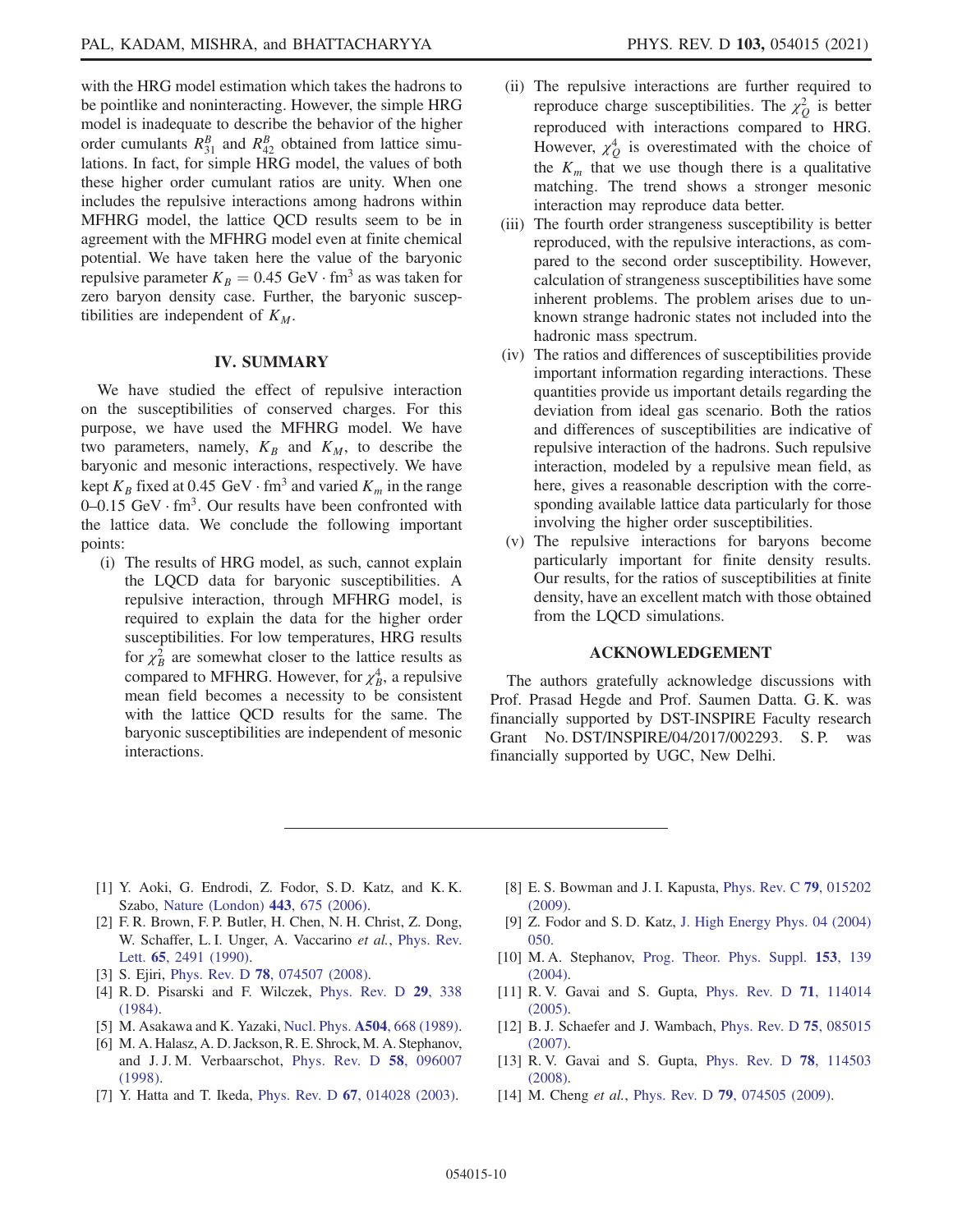- [15] G. Boyd, J. Engels, F. Karsch, E. Laermann, C. Legeland, M. Lugermeier, and B. Peterson, Nucl. Phys. B469, 419  $(1996)$
- [16] J. Engels, O. Kaczmarek, F. Karsch, and E. Laermann, Nucl. Phys. B558, 307 (1999).
- [17] Z. Fodor and S. D. Katz, Phys. Lett. B **534**, 87 (2002).
- [18] Z. Fodor, S. D. Katz, and K. K. Szabo, *Phys. Lett. B* 568, 73 (2003).
- [19] C. R. Allton, S. Ejiri, S. J. Hands, O. Kaczmarek, F. Karsch, E. Laermann, Ch. Schmidt, and L. Scorzato, Phys. Rev. D 66, 074507 (2002).
- [20] C. R. Allton, S. Ejiri, S. J. Hands, O. Kaczmarek, F. Karsch, E. Laermann, and Ch. Schmidt, Phys. Rev. D 68, 014507 (2003).
- [21] C. R. Allton, M. Doring, S. Ejiri, S. J. Hands, O. Kaczmarek, F. Karsch, E. Laermann, and K. Redlich, Phys. Rev. D 71, 054508 (2005).
- [22] P. de Forcrand and O. Philipsen, Nucl. Phys. **B642**, 290 (2002); B673, 170 (2003).
- [23] Y. Aoki, Z. Fodor, S. D. Katz, and K. K. Szabo, Phys. Lett. B 643, 46 (2006).
- [24] A. Bazavov et al., Phys. Rev. D 86, 034509 (2012).
- [25] S. Borsányi, G. Endrődi, Z. Fodor, A. Jakovác, S. D. Katz, S. Krieg, C. Ratti, and K. K. Szabó, J. High Energy Phys. 11 (2010) 077.
- [26] M. Cheng et al., Phys. Rev. D 77, 014511 (2008).
- [27] S. Borsányi, Z. Fodor, S. D. Katz, S. Krieg, C. Ratti, and K. Szabó, J. High Energy Phys. 01 (2012) 138.
- [28] C. Ratti, M. A. Thaler, and W. Weise, Phys. Rev. D 73, 014019 (2006).
- [29] P. N. Meisinger and M. C. Ogilvie, Phys. Lett. B 379, 163 (1996).
- [30] P. N Meisinger and M. C. Ogilvie, Nucl. Phys. B, Proc. Suppl. 47, 519 (1996).
- [31] K. Fukushima, Phys. Lett. B 591, 277 (2004).
- [32] E. Megies, E. R. Arriola, and L. L. Salcedo, Phys. Rev. D 74, 065005 (2006); 74, 114014 (2006).
- [33] S. K. Ghosh, T. K. Mukherjee, M. G. Mustafa, and R. Ray, Phys. Rev. D 77, 094024 (2008).
- [34] S. K. Ghosh, T. K. Mukherjee, M. G. Mustafa, and R. Ray, Phys. Rev. D 73, 114007 (2006).
- [35] S. Mukherjee, M. G. Mustafa, and R. Ray, Phys. Rev. D 75, 094015 (2007).
- [36] A. Bhattacharyya, P. Deb, S. K. Ghosh, and R. Ray, Phys. Rev. D 82, 014021 (2010).
- [37] A. Bhattacharyya, P. Deb, A. Lahiri, and R. Ray, Phys. Rev. D 82, 114028 (2010).
- [38] A. Bhattacharyya, P. Deb, A. Lahiri, and R. Ray, Phys. Rev. D 83, 014011 (2011).
- [39] A. Bhattacharyya, P. Deb, S. K. Ghosh, R. Ray, and S. Sur, Phys. Rev. D 87, 054009 (2013).
- [40] A. Bhattacharyya, S. K. Ghosh, S. Maity, S. Raha, R. Ray, K. Saha, and S. Upadhaya, Phys. Rev. D 95, 054005 (2017).
- [41] A. Bhattacharyya, S. K. Ghosh, A. Lahiri, S. Majumder, S. Raha, and R. Ray, Phys. Rev. C 89, 064905 (2014).
- [42] A. Bhattacharyya, S. K. Ghosh, S. Majumder, and R. Ray, Phys. Rev. D 86, 096006 (2012).
- [43] P. Deb, A. Bhattacharyya, S. Datta, and S. K. Ghosh, Phys. Rev. C 79, 055208 (2009).
- [44] P. Braun-Munzinger, K. Redlich, and J. Stachel, in Quark Gluon Plasma 3, edited by R. C. Hwa and X. N. Wang (World Scientific, Singapore, 2004).
- [45] P. Braun-Munzinger, J. Stachel, J. P. Wessels, and N. Xu, Phys. Lett. B 344, 43 (1995).
- [46] J. Cleymans, D. Elliott, H. Satz, and R. L. Thews, Z. Phys. C 74, 319 (1997).
- [47] P. Braun-Munzinger, I. Heppe, and J. Stachel, Phys. Lett. B 465, 15 (1999).
- [48] J. Cleymans and K. Redlich, *Phys. Rev. C* 60, 054908 (1999).
- [49] F. Becattini, J. Manninen, and M. Gadzicki, Phys. Rev. C 73, 044905 (2006).
- [50] P. Braun-Munzinger, D. Magestro, K. Redlich, and J. Stachel, Phys. Lett. B 518, 41 (2001).
- [51] A. Andronic, P. Braun-Munzinger, and J. Stachel, Nucl. Phys. A772, 167 (2006).
- [52] A. Andronic, P. Braun-Munzinger, and J. Stachel, Phys. Lett. B **673**, 142 (2009).
- [53] A. Bhattacharyya, S. K. Ghosh, R. Ray, and S. Samanta, Eur. Phys. Lett. 115, 62003 (2016).
- [54] G. Kadam, S. Pal, and A. Bhattacharyya, J. Phys. G 47, 125106 (2020).
- [55] B. J. Schaefer, J. M. Pawlowski, and J. Wambach, Phys. Rev. D 76, 074023 (2007).
- [56] T. K. Herbst, J. M. Pawlowski, and B. J. Schaefer, Phys. Lett. B 696, 58 (2011).
- [57] J. Wambach, B. J. Schaefer, and M. Wagner, Acta Phys. Pol. B Proc. Suppl. 3, 691 (2010).
- [58] S. Chatterjee and K. A. Mohan, Phys. Rev. D 86, 114021 (2012).
- [59] G. Ecker, Prog. Part. Nucl. Phys. 35, 1 (1995).
- [60] J. Braun, W.-J. Fu, J. M. Pawlowski, F. Rennecke, D. Rosenblueh, and S. Yin, Phys. Rev. D 102, 056010 (2020); W. J. Fu, J. M. Pawlowski, and F. Rennecke, Phys. Rev. D 101, 054032 (2020); J. Braun, M. Leonhardt, and M. Poospiech, Phys. Rev. D 101, 036004 (2020).
- [61] C. S. Fischer, Prog. Part. Nucl. Phys. **105**, 01 (2019); F. Gao and J. M. Pawlowski, Phys. Rev. D 102, 034027 (2020); P. Isserstedt, M. Buballa, C. S. Fischer, and P. J. Gunkel, Phys. Rev. D 100, 074011 (2019).
- [62] R. Dashen, S. K. Ma, and H. J. Bernstein, Phys. Rev. 187, 345 (1969).
- [63] R. F. Dashen and R. Rajaraman, Phys. Rev. D 10, 708 (1974).
- [64] G. M. Welke, R. Venugopalan, and M. Prakash, Phys. Lett. B 245, 137 (1990).
- [65] R. Venugopalan and M. Prakash, Nucl. Phys. A546, 718 (1992).
- [66] F. Karsch, K. Redlich, and A. Tawfik, Eur. Phys. J. C 29, 549 (2003).
- [67] J. Noronha-Hostler, J. Noronha, and C. Greiner, Phys. Rev. Lett. 103, 172302 (2009).
- [68] G. P. Kadam and H. Mishra, Nucl. Phys. A934, 133 (2014).
- [69] V. Vovchenko, M. I. Gorenstein, and H. Stoecker, Phys. Rev. Lett. 118, 182301 (2017).
- [70] F. Karsch and K. Redlich, Phys. Lett. B 695, 136 (2011).